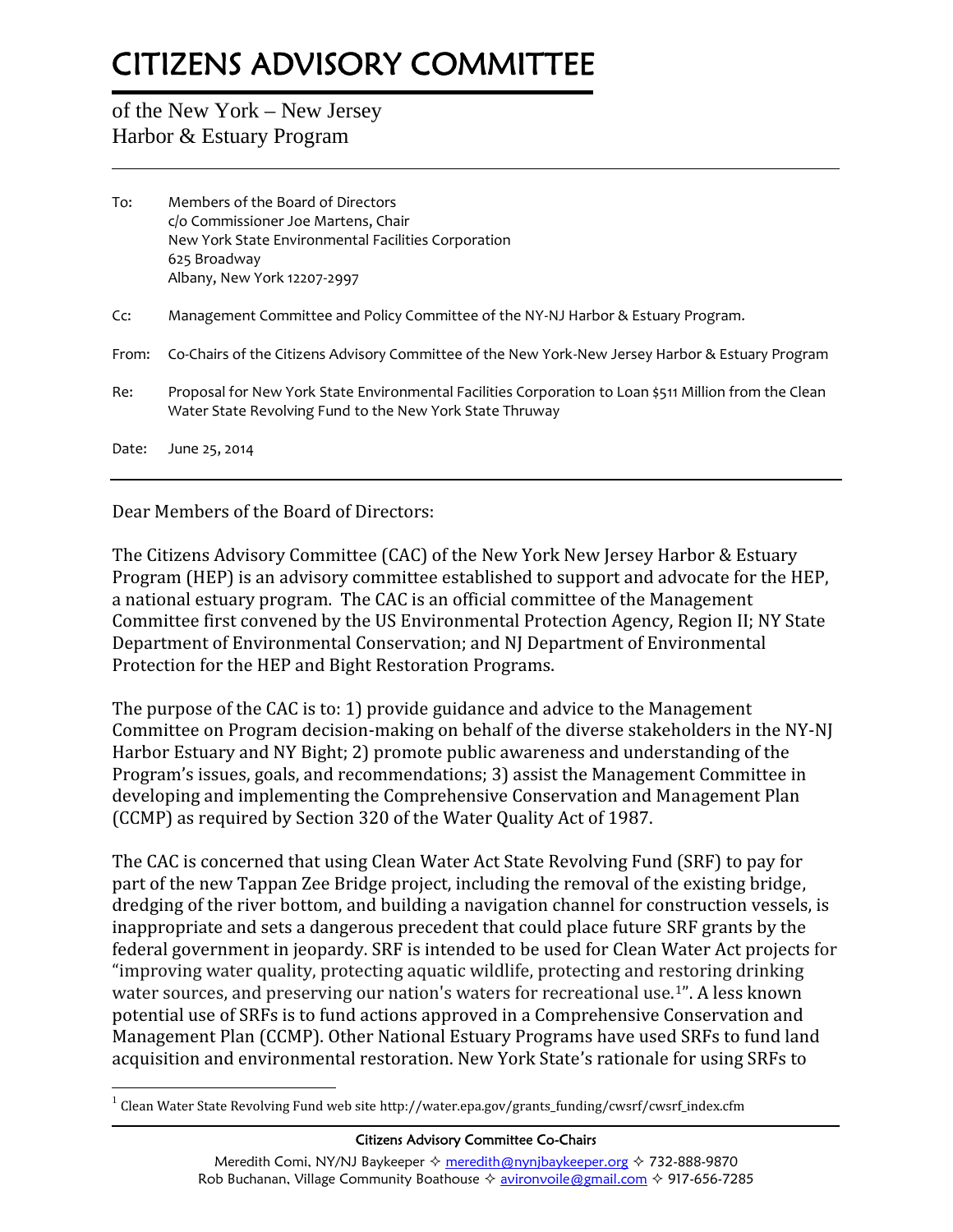finance the Tappan Zee Bridge Construction Project is that the project will advance HEP's CCMP (http://www.harborestuary.org/about-planningdocs.htm).

It is our understanding that New York State Thruway Authority (NYSTA) intends to rely upon CWA § 603(c)(3), claiming that the Tappan Zee Bridge project components for which it seeks financing qualify as being "for development and implementation of a conservation and management plan" under CWA § 320. This is untrue for nearly all of the funds proposed to be loaned to NYSTA.

For NYSTA to suggest construction activities such as new bridge construction, dredging and demolition of the current Tappan Zee Bridge are projects that advance the CCMP is the exact opposite of the intent of the SRL program, which was meant to be used for improvements to wastewater treatment infrastructure and habitat protection.

In fact, as stated in the project EIS (Environmental Impact Statement), several of the most prominent activities Environmental Facilities Corporation (EFC) proposes to pay for with federal funds designed to improve water quality and conditions in the estuary have the potential to do damage to the river. Furthermore, if the Tappan Zee construction activities now at issue are paid for with federal estuary and clean water funds as proposed, it will create a precedent that would allow other transportation infrastructure construction projects to receive loans that could take up any and all remaining funds in the state clean water revolving loan fund. According to the American Society of Civil Engineers, the funding need for drinking and waste water infrastructure exceeds \$50 billion in New York State. Cleary every penny in the SRF is needed for the intended purposes.

The Citizens Advisory Committee urges the Members of the Board to vote against the proposed financing or, at a minimum, to delay a vote and allow sufficient opportunity for EPA and all public stakeholders to carefully consider the proposal and be heard.

Sincerely,

The Citizens Advisory Committee, New York-New Jersey Harbor & Estuary Program.

This letter has been adopted by the HEP CAC following procedures established in its bylaws (http://www.harborestuary.org/pdf/CAC%20Bylaws-Revision-Jun-03-11-F.pdf). CAC members who have voted in support of this letter include:

*Robert Alpern*

*Meredith Comi, NY/NJ Baykeeper, NJ co-chair, Citizens Advisory Committee of the NY-NJ Harbor & Estuary Program*

*Rob Buchanan, Village Community Boathouse, NY co-chair, Citizens Advisory Committee of the NY-NJ Harbor & Estuary Program*

*Willis Elkins, Newtown Creek Alliance Margaret Flanagan, Marine Educator Joe Reynolds, co-chair, Bayshore Regional Watershed Council Manuel L. Russ, Concerned Citizens of Bensonhurst Shino Tanikawa, New York City Soil and Water Conservation District, NY alternate co chair, Citizens Advisory Committee of the NY-NJ Harbor & Estuary Program*